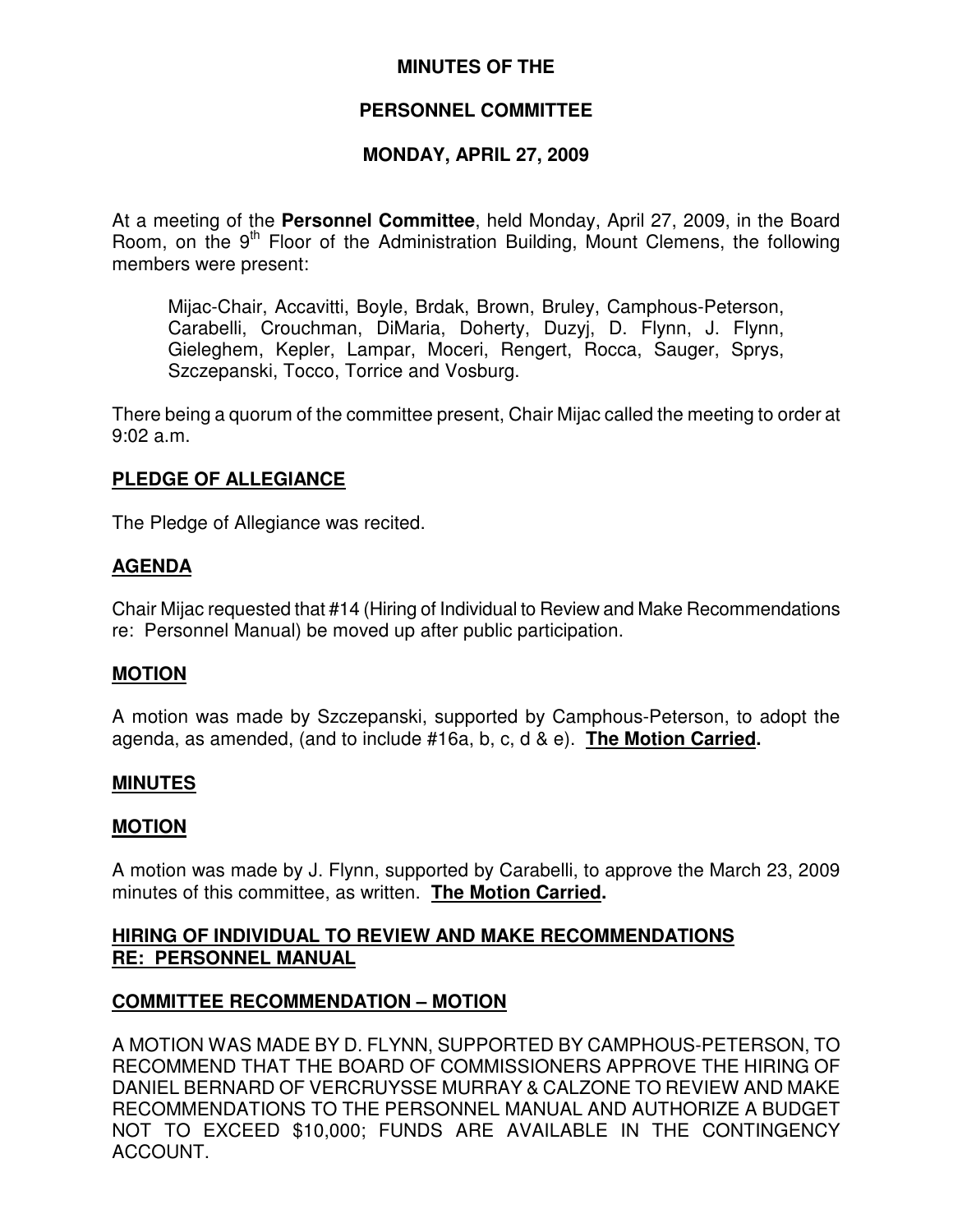The following commissioners spoke: Rengert and Vosburg.

Chair Mijac called for a vote on the motion and **THE MOTION CARRIED WITH BROWN, RENGERT AND VOSBURG VOTING "NO."**

# **RECOGNITION OF RECENT RETIREES**

The following individuals were unable to be present:

| 22 years 10.1 months |
|----------------------|
| 14 years 2.8 months  |
| 20 years 9.0 months  |
| 36 years 9.0 months  |
| 17 years 7.0 months  |
| 21 years 10.7 months |
|                      |

# **RECONFIRMATION OF VACANCIES**

# **COMMITTEE RECOMMENDATION – MOTION**

A MOTION WAS MADE BY CAMPHOUS-PETERSON, SUPPORTED BY J. FLYNN, TO RECOMMEND THAT THE BOARD OF COMMISSIONERS APPROVE THE RECONFIRMATION OF THE FOLLOWING VACANCIES:

| ONE ACCOUNT CLERK III                    | <b>COMMUNITY MENTAL HEALTH</b>      |
|------------------------------------------|-------------------------------------|
| ONE SAFETY SPECIALIST                    | <b>RISK MANAGEMENT &amp; SAFETY</b> |
| ONE COMPUTER MAINTENANCE<br><b>CLERK</b> | <b>SHERIFF</b>                      |

Commissioner Sprys requested separation of the vacancies.

# **One Account Clerk III – Community Mental Health**

The following commissioners spoke: Sprys, Bruley and Vosburg.

Chair Mijac called for a vote on the motion and **THE MOTION CARRIED.**

# **One Safety Specialist – Risk Management & Safety**

The following commissioners spoke: Carabelli, Vosburg, Szczepanski, Sprys, Gieleghem, Bruley, Camphous-Peterson and Mijac.

Chair Mijac called for a vote on the motion and **THE MOTION CARRIED WITH BROWN AND CARABELLI VOTING "NO."**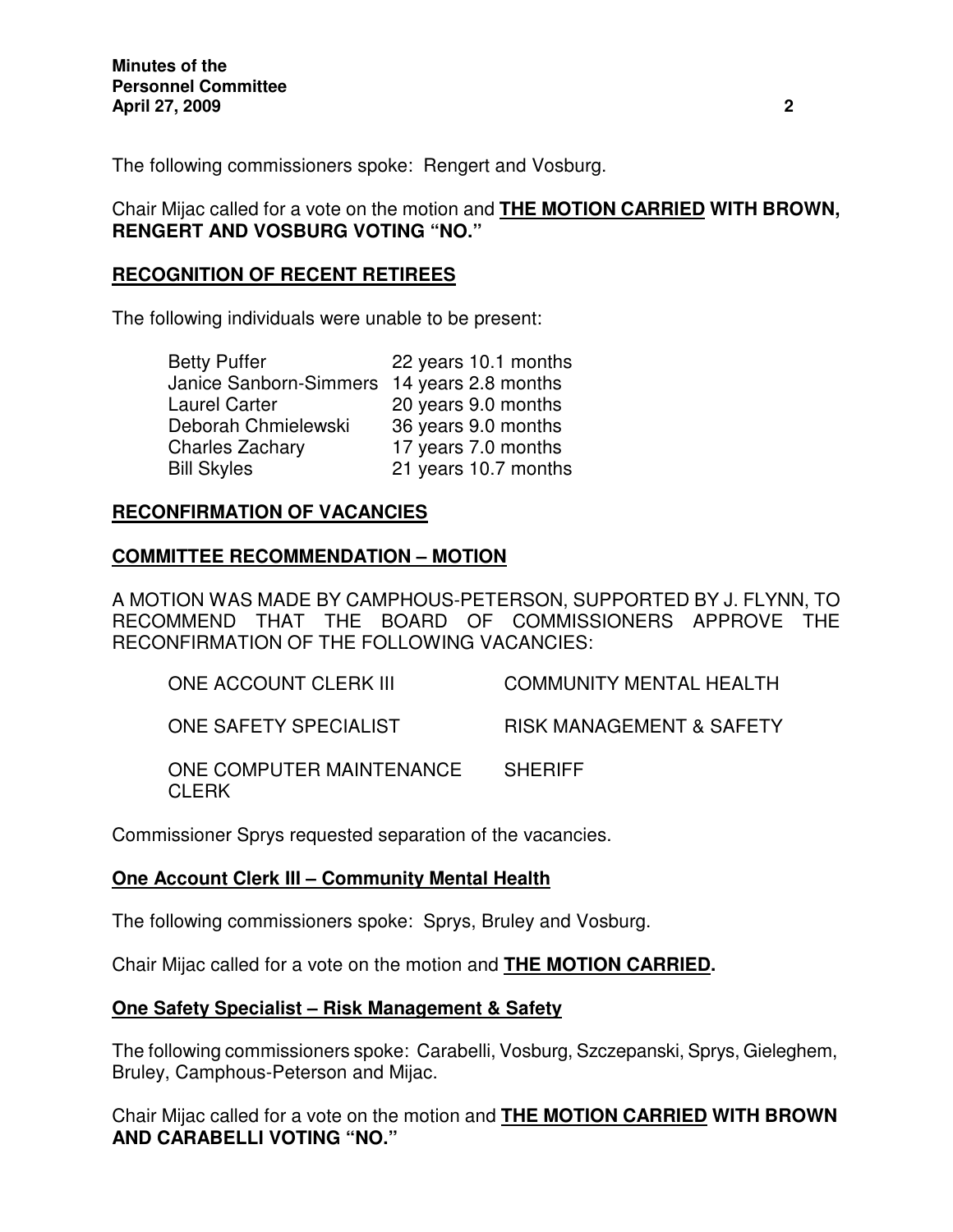# **One Computer Maintenance Clerk - Sheriff**

The following commissioners spoke: Szczepanski, Carabelli and Doherty.

Chair Mijac called for a vote on the motion and **THE MOTION CARRIED WITH BRULEY, CARABELLI, GIELEGHEM, LAMPAR, MIJAC, MOCERI, SPRYS, SZCZEPANSKI AND VOSBURG VOTING "NO".**

#### **One Deputy – Sheriff**

The following commissioners spoke: Gieleghem and Sprys.

Chair Mijac called for a vote on the motion and **THE MOTION CARRIED.**

#### **(note: this position was reconsidered later in the meeting)**

# **TITLE CHANGE ONLY OF ONE ENGINEER II POSITION TO CONSTRUCTION ENGINEER IN PUBLIC WORKS DEPARTMENT**

#### **COMMITTEE RECOMMENDATION – MOTION**

A MOTION WAS MADE BY CAMPHOUS-PETERSON, SUPPORTED BY DOHERTY, TO RECOMMEND THAT THE BOARD OF COMMISSIONERS APPROVE A TITLE CHANGE ONLY OF ONE ENGINEER II POSITION TO CONSTRUCTION ENGINEER IN THE PUBLIC WORKS DEPARTMENT.

The following commissioner spoke: Doherty.

Chair Mijac called for a vote on the motion and **THE MOTION CARRIED.**

# **ADDITION OF TEN FULL-TIME CASE MANAGER POSITIONS IN MACOMB/ST. CLAIR EMPLOYMENT AND TRAINING AGENCY AS A RESULT OF THE NO WORKER LEFT BEHIND PROGRAM THROUGH THE ECONOMIC RECOVERY AND REINVESTMENT ACT OF 2009**

# **COMMITTEE RECOMMENDATION – MOTION**

A MOTION WAS MADE BY SZCZEPANSKI, SUPPORTED BY D. FLYNN, TO RECOMMEND THAT THE BOARD OF COMMISSIONERS APPROVE THE ADDITION OF 10 FULL-TIME CASE MANAGER POSITIONS IN THE MACOMB/ST. CLAIR EMPLOYMENT AND TRAINING AGENCY AS A RESULT OF THE NO WORKER LEFT BEHIND (NWLB) PROGRAM THROUGH THE ECONOMIC RECOVERY AND REINVESTMENT ACT OF 2009.

The following commissioners spoke: Doherty, Gieleghem, Bruley, Carabelli, Vosburg and Sprys.

Commissioner Sprys offered a friendly amendment: THAT THE LANGUAGE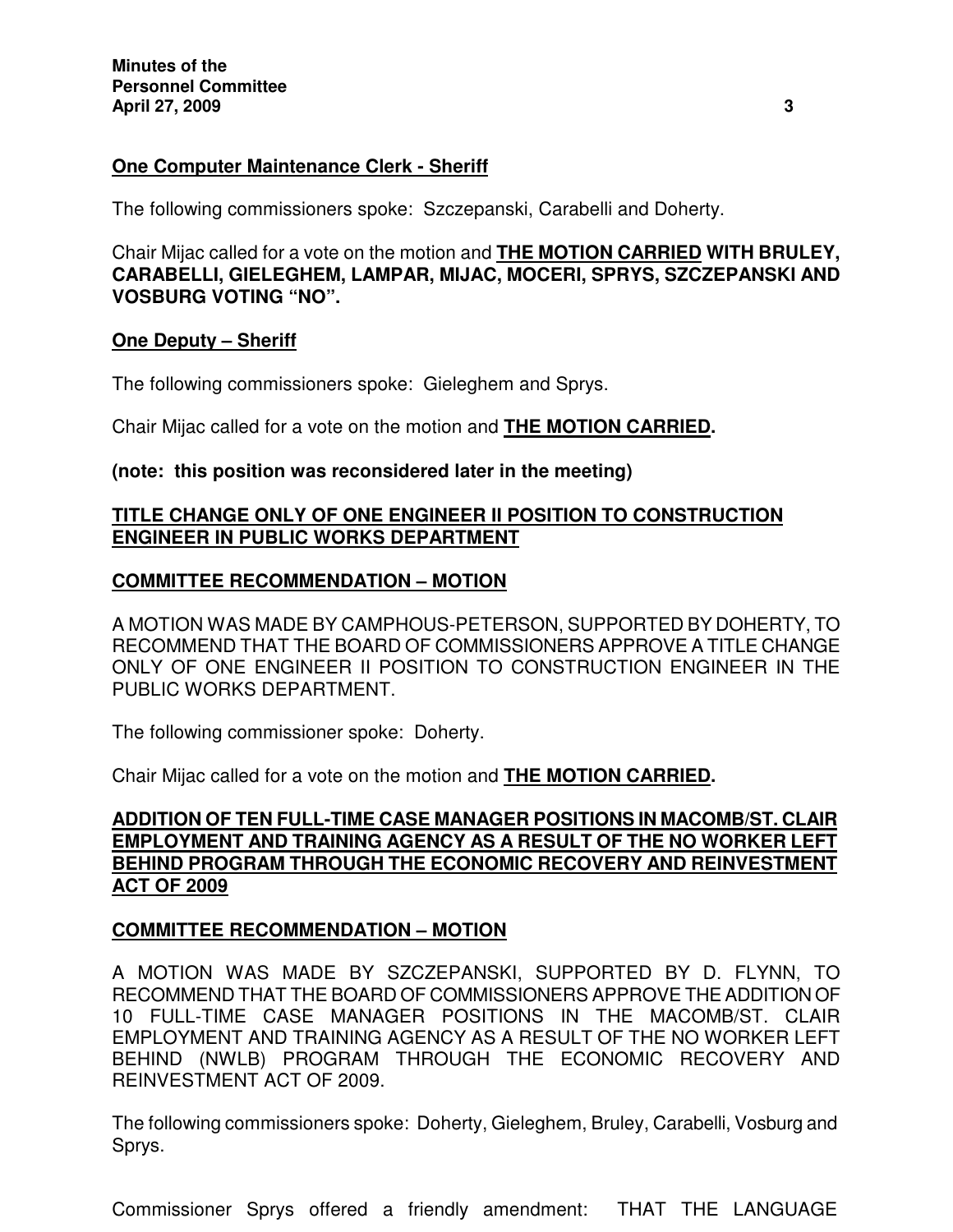CURRENTLY ON THE POSTING REGARDING GRANT POSITIONS BE INCLUDED IN THE LETTER OF ACCEPTANCE. That was accepted by the maker and supporter.

Chair Mijac called for a vote on the motion, as amended, and **THE MOTION CARRIED.**

# **RECOMMENDATION FROM 4-7-09 MEETING OF THE TASK FORCE ON HEALTH CARE RFP**

# **COMMITTEE RECOMMENDATION – MOTION**

A MOTION WAS MADE BY DOHERTY, SUPPORTED BY SPRYS, TO RECOMMEND THAT THE BOARD OF COMMISSIONERS CONCUR WITH THE RECOMMENDATION OF THE HEALTHCARE RFP TASK FORCE TO APPROVE THE RELEASE OF THE HEALTH CARE/STOP-LOSS, PRESCRIPTION DRUG, DENTAL AND VISION RFP'S.

The following commissioner spoke: Doherty.

Chair Mijac called for a vote on the motion and **THE MOTION CARRIED.**

# **RECOMMENDATION FROM 4-20-09 MEETING OF THE TECHNOLOGY AND COMMUNICATIONS COMMITTEE: UPDATE TO COUNTY EMAIL POLICY**

# **COMMITTEE RECOMMENDATION – MOTION**

A MOTION WAS MADE BY VOSBURG, SUPPORTED BY KEPLER, TO RECOMMEND THAT THE BOARD OF COMMISSIONERS APPROVE THE UPDATE TO THE COUNTY EMAIL POLICY TO REFLECT ALL ELECTRONIC-BASED COMMUNICATIONS. **THE MOTION CARRIED.**

# **FREEZE THE DEFERRED RETIREMENT OPTION PLAN (DROP) FOR NON-UNION EMPLOYEES**

A revised resolution was distributed.

# **COMMITTEE RECOMMENDATION – MOTION**

A MOTION WAS MADE BY SZCZEPANSKI, SUPPORTED BY BRDAK, TO RECOMMEND THAT THE BOARD OF COMMISSIONERS APPROVE A FREEZE OF THE DEFERRED RETIREMENT OPTION PLAN (DROP) FOR NON-UNION EMPLOYEES.

The following commissioners spoke: Doherty, Boyle, Gieleghem, Brown, Sprys and Szczepanski.

Chair Mijac called for a vote on the motion and **THE MOTION CARRIED.**

# **APPOINTMENT OF AN AD HOC COMMITTEE TO REVIEW COST SAVINGS**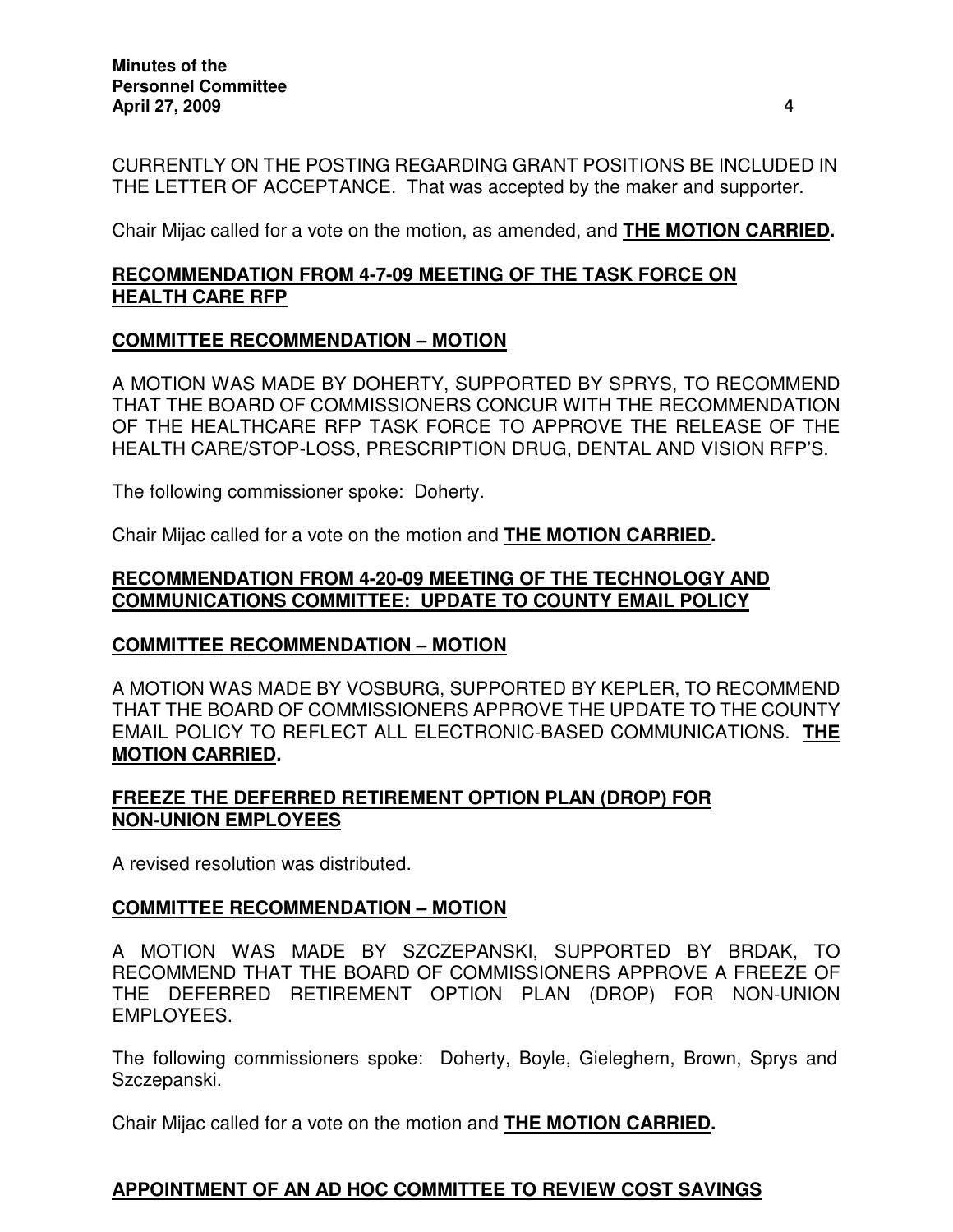# **OF THE DEFERRED RETIREMENT OPTION PLAN (DROP)**

### **MOTION**

A motion was made by Doherty, supported by Duzyj, to approve the appointment of an Ad Hoc Committee to review cost savings of the Deferred Retirement Option Plan (DROP). **The Motion Carried.**

# **EXECUTIVE SESSION TO DISCUSS LABOR NEGOTIATIONS**

#### **MOTION**

A motion was made by DiMaria, supported by Rocca, to enter into Executive Session for the purpose of discussing labor negotiations. **The Motion Carried.**

In accordance with the motion, committee entered Executive Session at 10 a.m., with it concluding at 10:52 a.m.

# **RATIFICATION OF LABOR AGREEMENTS**

#### **COMMITTEE RECOMMENDATION – MOTION**

A MOTION WAS MADE BY SZCZEPANSKI, SUPPORTED BY TORRICE, TO RECOMMEND THAT THE BOARD OF COMMISSIONERS APPROVE THE FOLLOWING CONTRACT RATIFICATIONS:

THREE YEAR LABOR AGREEMENT WITH THE BUILDING TRADES ASSOCIATION FROM JANUARY 1, 2008 TO DECEMBER 31, 2010;

THREE YEAR LABOR AGREEMENT WITH THE INTERNATIONAL UNION OF OPERATING ENGINEERS (IUOE) – BOILER OPERATORS FROM JANUARY 1, 2008 TO DECEMBER 31, 2010;

THREE YEAR LABOR AGREEMENT WITH THE MACOMB COUNTY ENVIRONMENTAL HEALTH ASSOCIATION (MCEHA) FROM JANUARY 1, 2008 TO DECEMBER 31, 2010;

THREE YEAR LABOR AGREEMENT WITH THE MICHIGAN NURSES ASSOCIATION (MNA) – UNIT I FROM JANUARY 1, 2008 TO DECEMBER 31, 2010 AND

THREE YEAR LABOR AGREEMENT WITH THE POLICE OFFICERS ASSOCIATION OF MICHIGAN (POAM) – JUVENILE JUSTICE CENTER FROM JANUARY 1, 2008 TO DECEMBER 31, 2010.

**THE MOTION CARRIED WITH BROWN VOTING "NO."**

# **NEW BUSINESS**